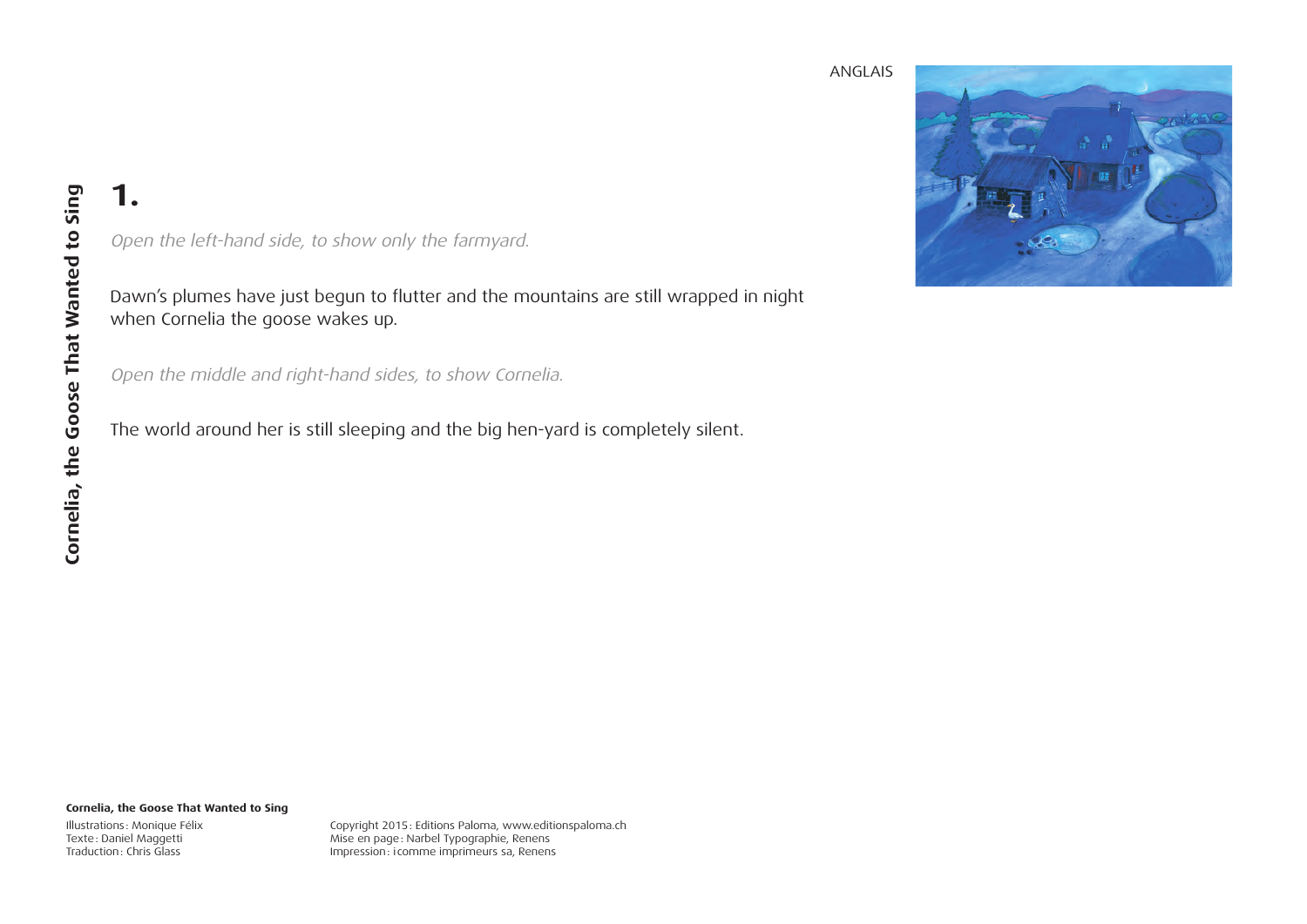

## **2.**

Cornelia stretches out her neck and listens: she knows that the church-bells nearby will soon ring five times.

Then the blackbird, perched high in the pine tree, will throw his beautiful song into the wind.

#### **Cornelia, the Goose That Wanted to Sing**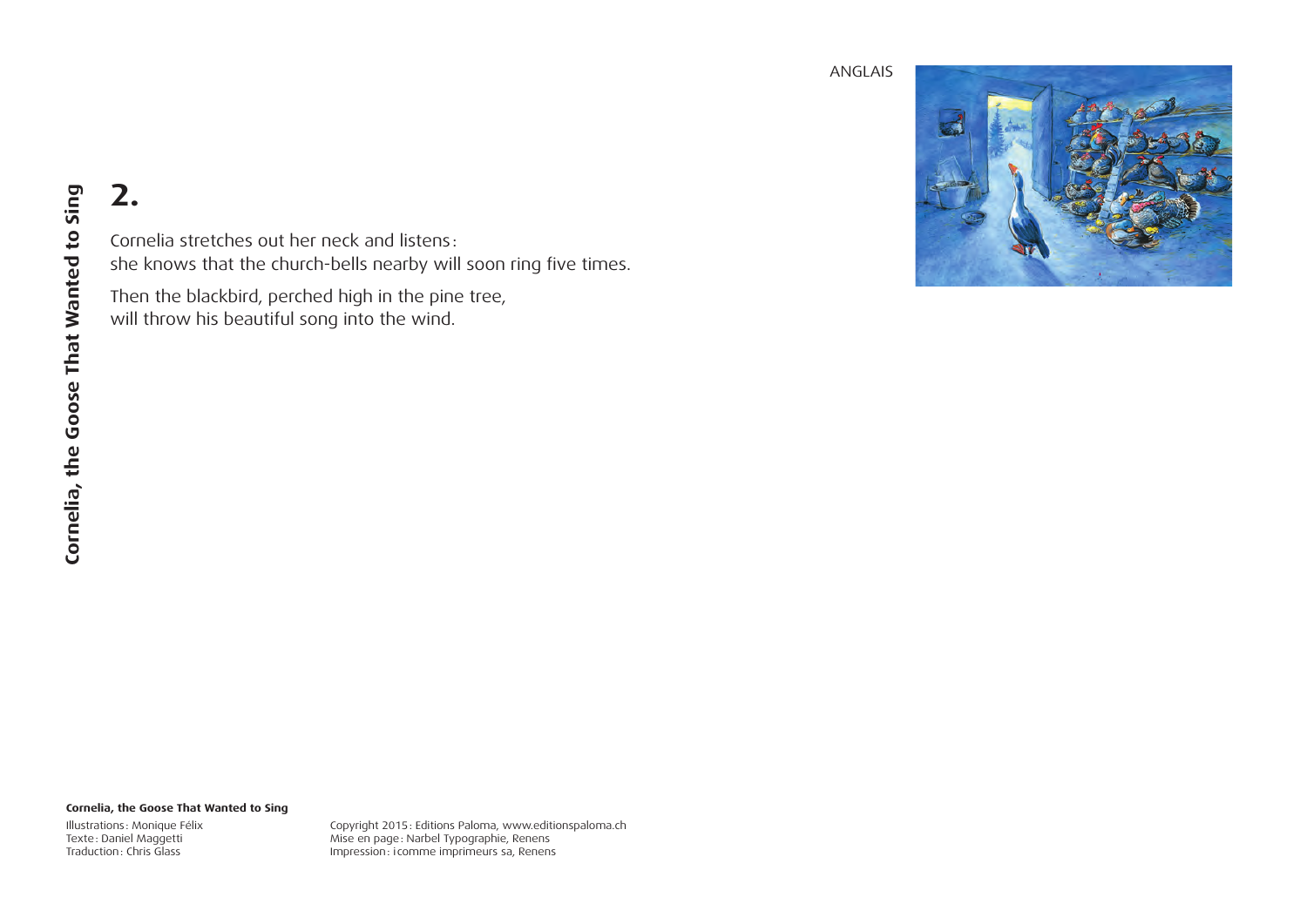

Cornelia loves to listen to the world as it wakens. Before the rooster crows "cock-a-doodle-do", thinking he's announcing a new day, she hears music coming from the farmer's radio, the cat meowing for her bowl of milk and, on this particular May morning, the voice of the cuckoo-bird echoing somewhere in the forest.

Pull the next board, stopping at the line, to show only the birds in the hen-yard.

After dawn, what a concert begins in the hen-yard! The grey hens cluck, their black and orange cousins cackle and the downy yellow chicks run around them, peeping. On the edge of the pond, the big duck and his partner quack in their nasal voices. The old turkey gobbles, the three pretty guinea-hens cluck and the turtle-doves coo.

Pull the board completely open.

#### **Cornelia, the Goose That Wanted to Sing**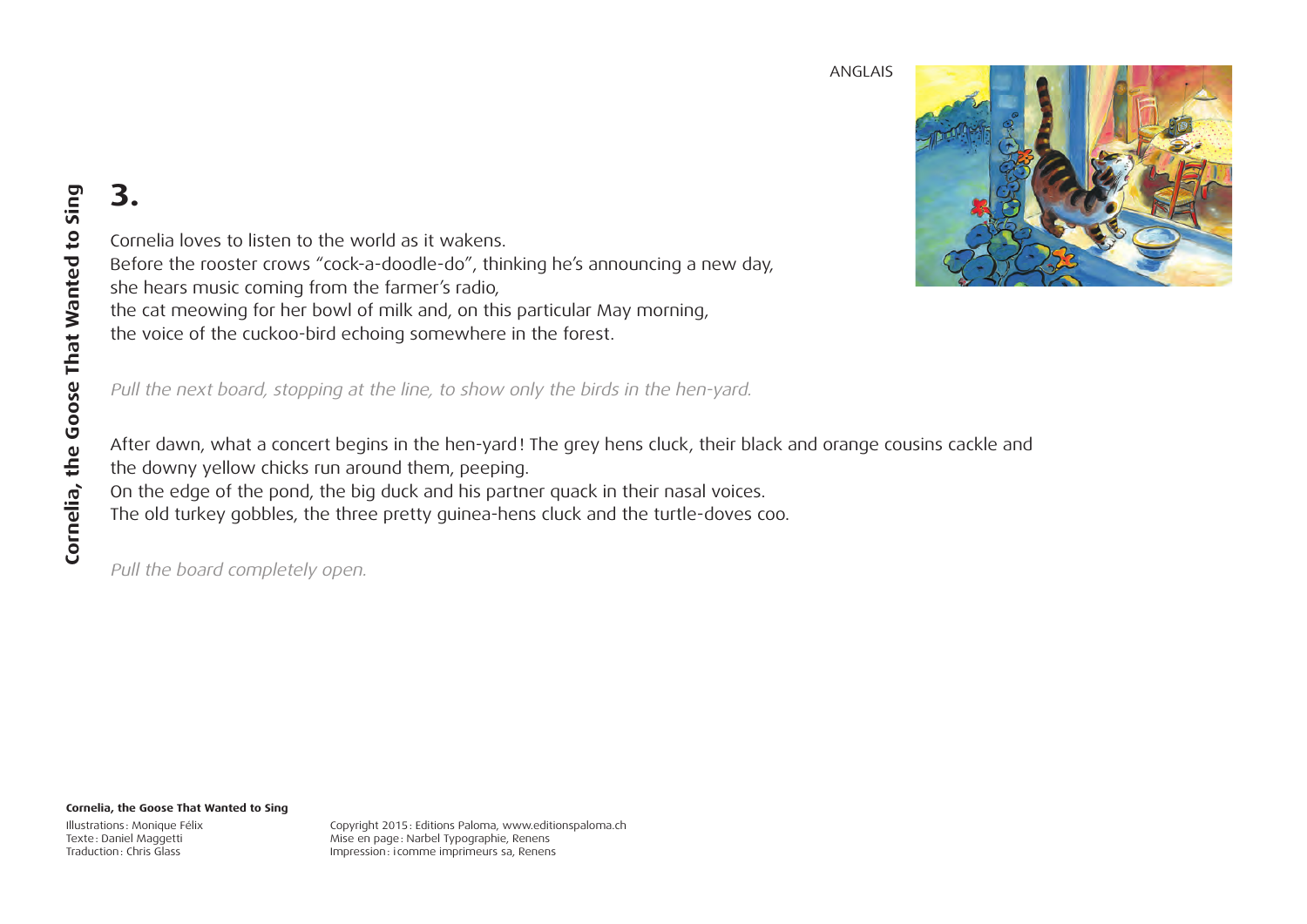

Only Cornelia does not dare make a sound.

#### **Cornelia, the Goose That Wanted to Sing**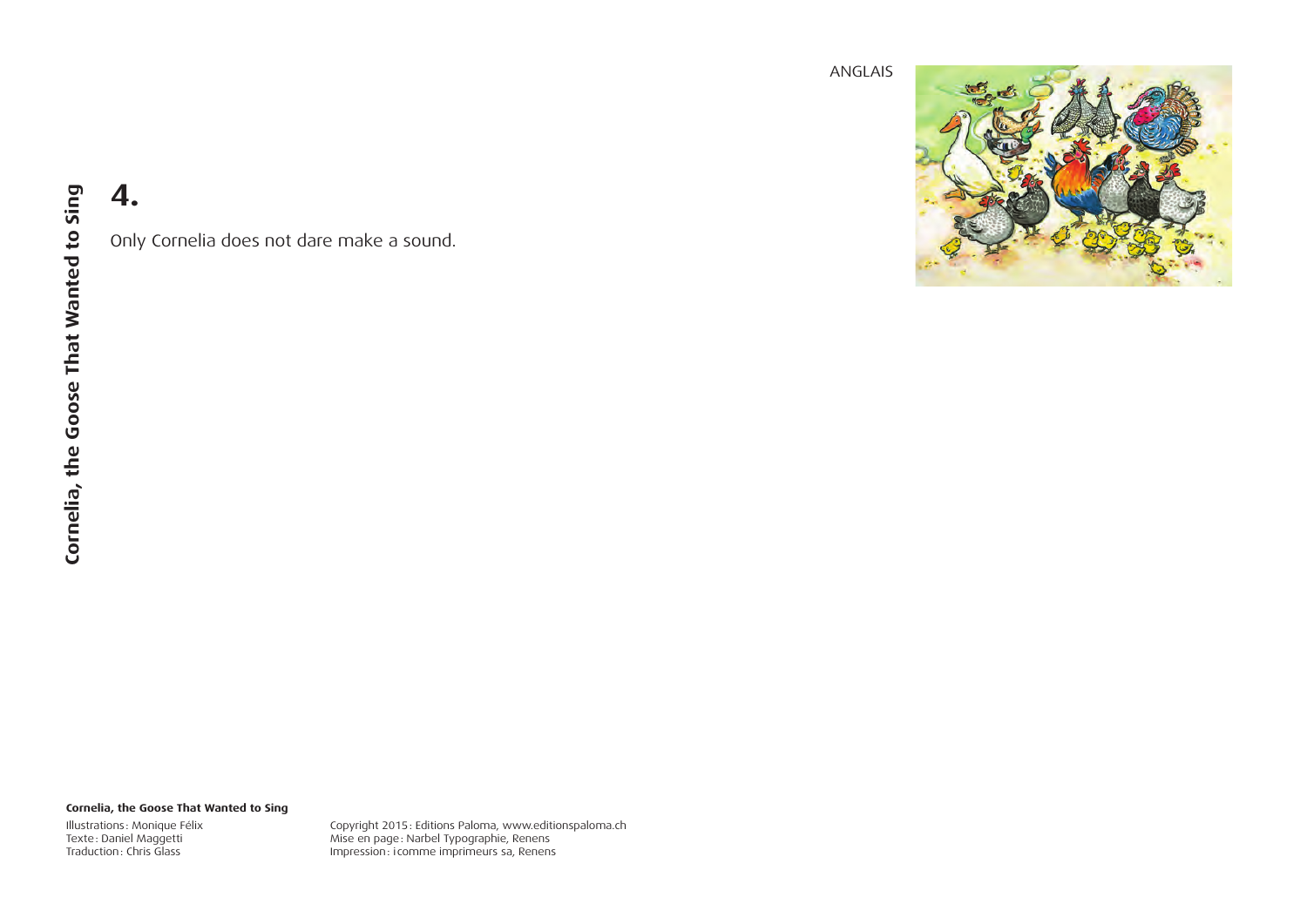

Every morning, she remembers the day when she wanted to make her voice heard too.

Encouraged by the song which a pair of tit-birds had been practicing since day-break, she stood in the middle of the hen-yard…

lifted her head to the sky and answered them with the beautiful spring song which had been hiding in her head for so long…

Krreuckkkkk! Krreuckkkk! Krreuckkk! Ksschchttt! Kschschttt!

#### **Cornelia, the Goose That Wanted to Sing**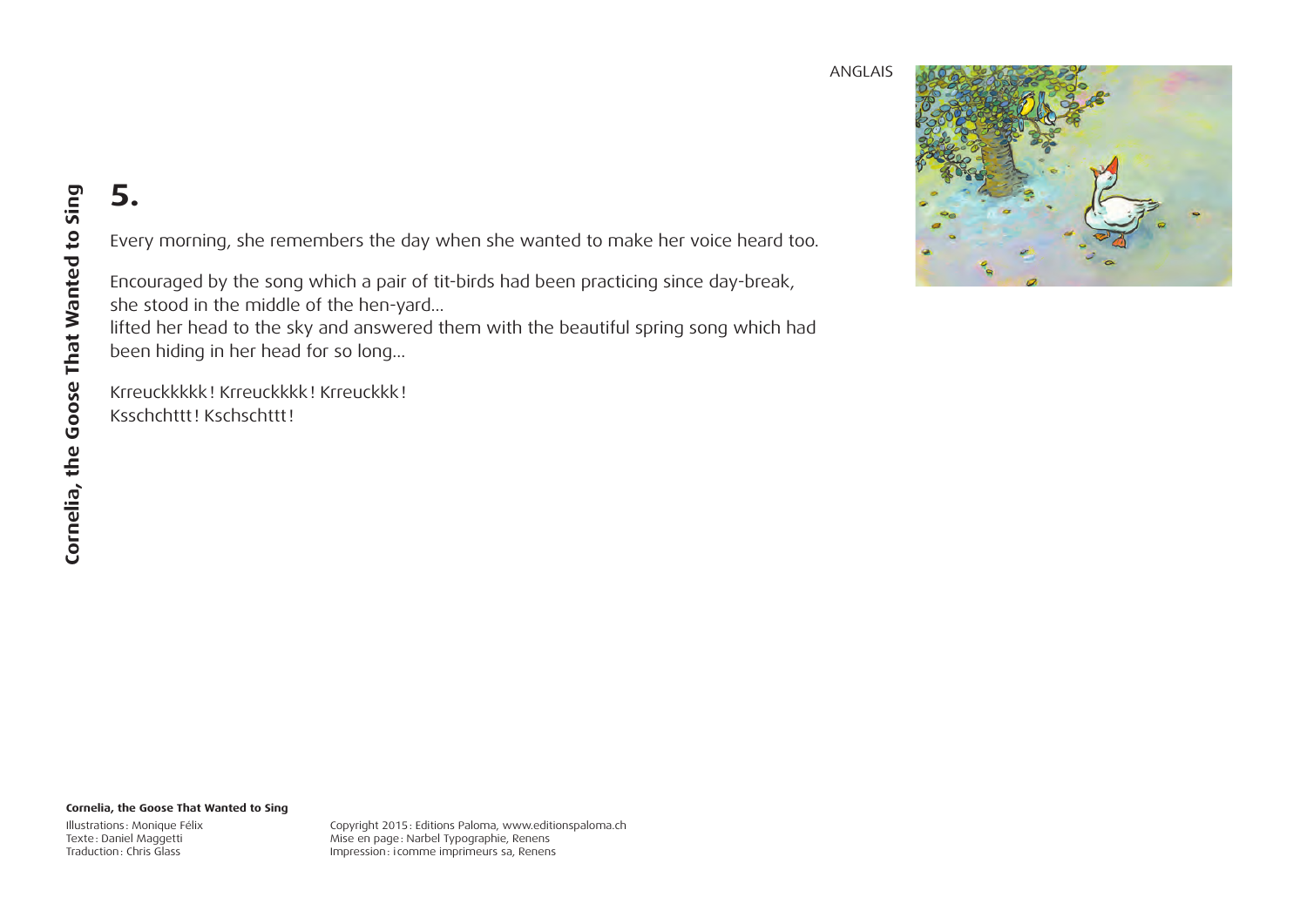

### **6.**

Cornelia has forgotten nothing, neither the deafening silence which followed her disgraceful cry, nor the teasing after that. "Geese can't sing, they needn't even try!". "It croaks, it whistles, it screeches, how my ears hurt!" "Never again, Cornelia, have pity on us!" "Cornelia, please, you make us wish we were deaf!" The hen-yard went crazy and even Hannibal, the guard-dog, made it clear that she really should be quiet.

And ever since then, Cornelia has not dared to sing.

#### **Cornelia, the Goose That Wanted to Sing**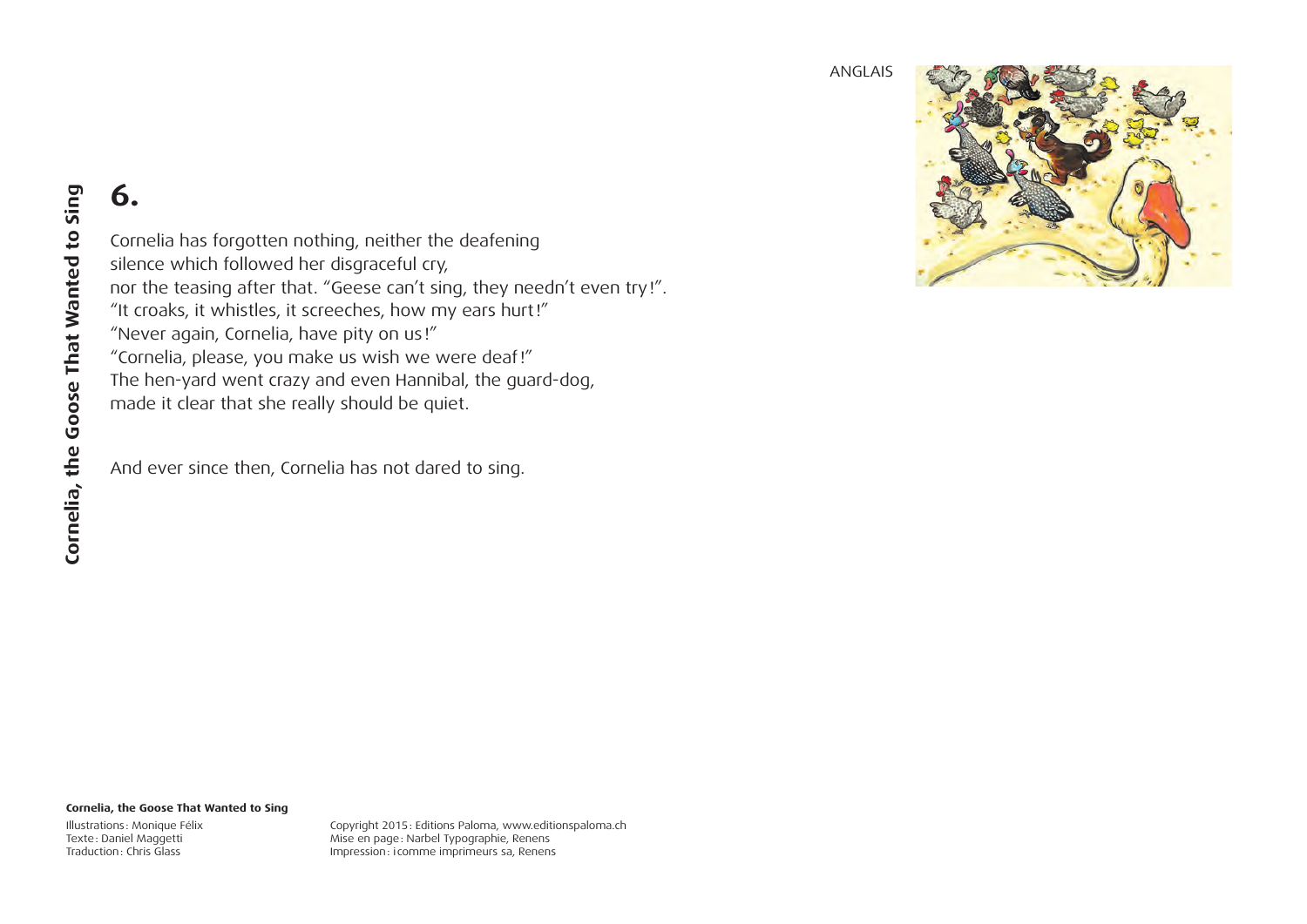

# **7.**

As always when the weather is fine, Cornelia spends the day in the meadow: the farmer opens the gate for her and she pecks in the dirt with the sheep. She cuts big bunches of grass, mixtures of sainfoin and alfalfa, clover and sorrel, plantain and dandelion leaves, with her large sharp beak.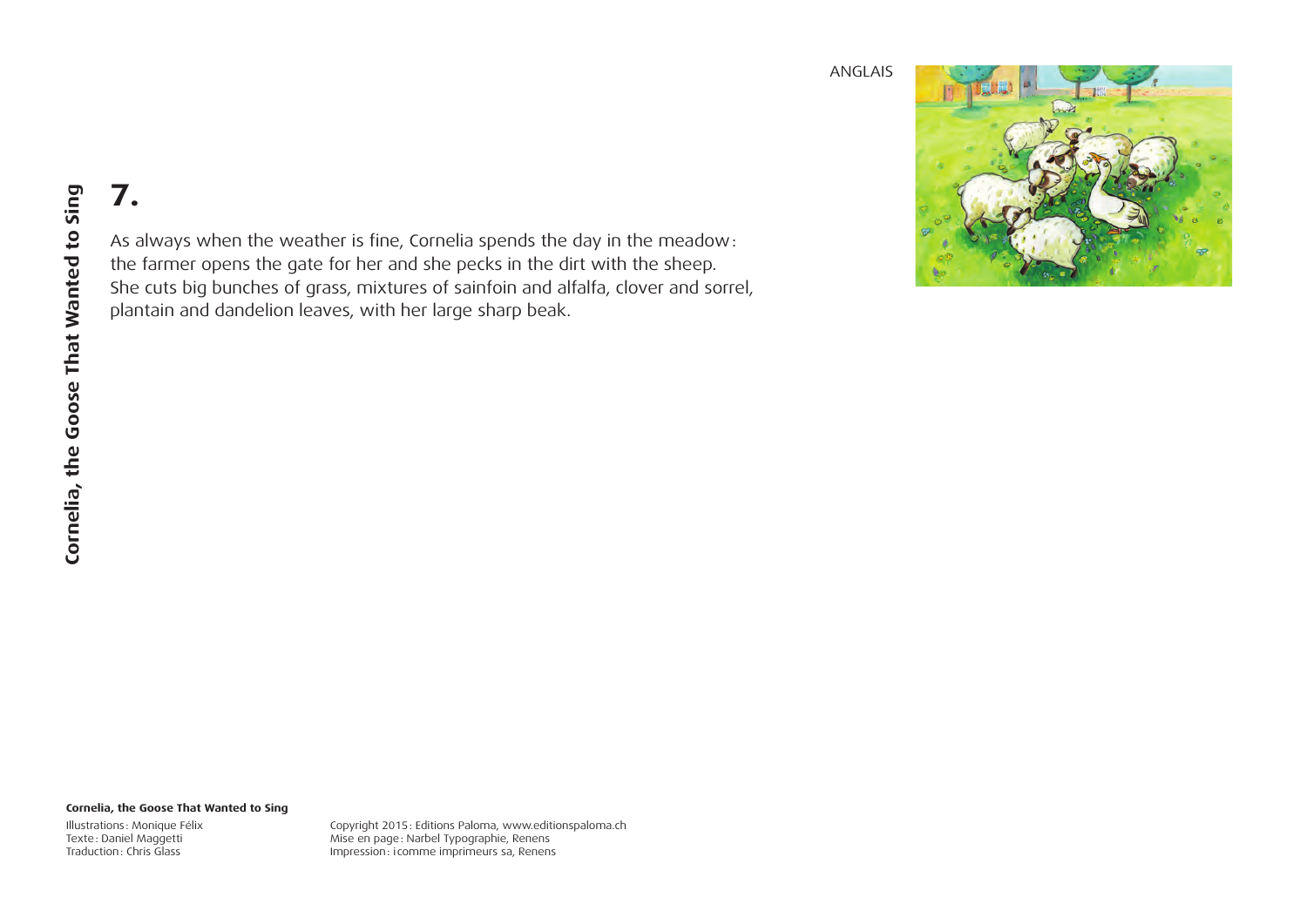

Night has now fallen on the hen-yard. The moon is dark tonight and only a few stars sparkle in the sky. The grey and black hens, the big ducks, the old turkey, the guinea-fowl and chicks have all fallen asleep.

And so has Cornelia... with her feet tucked under her and her head under her wing, her eyes closed, she dreams.

#### **Cornelia, the Goose That Wanted to Sing**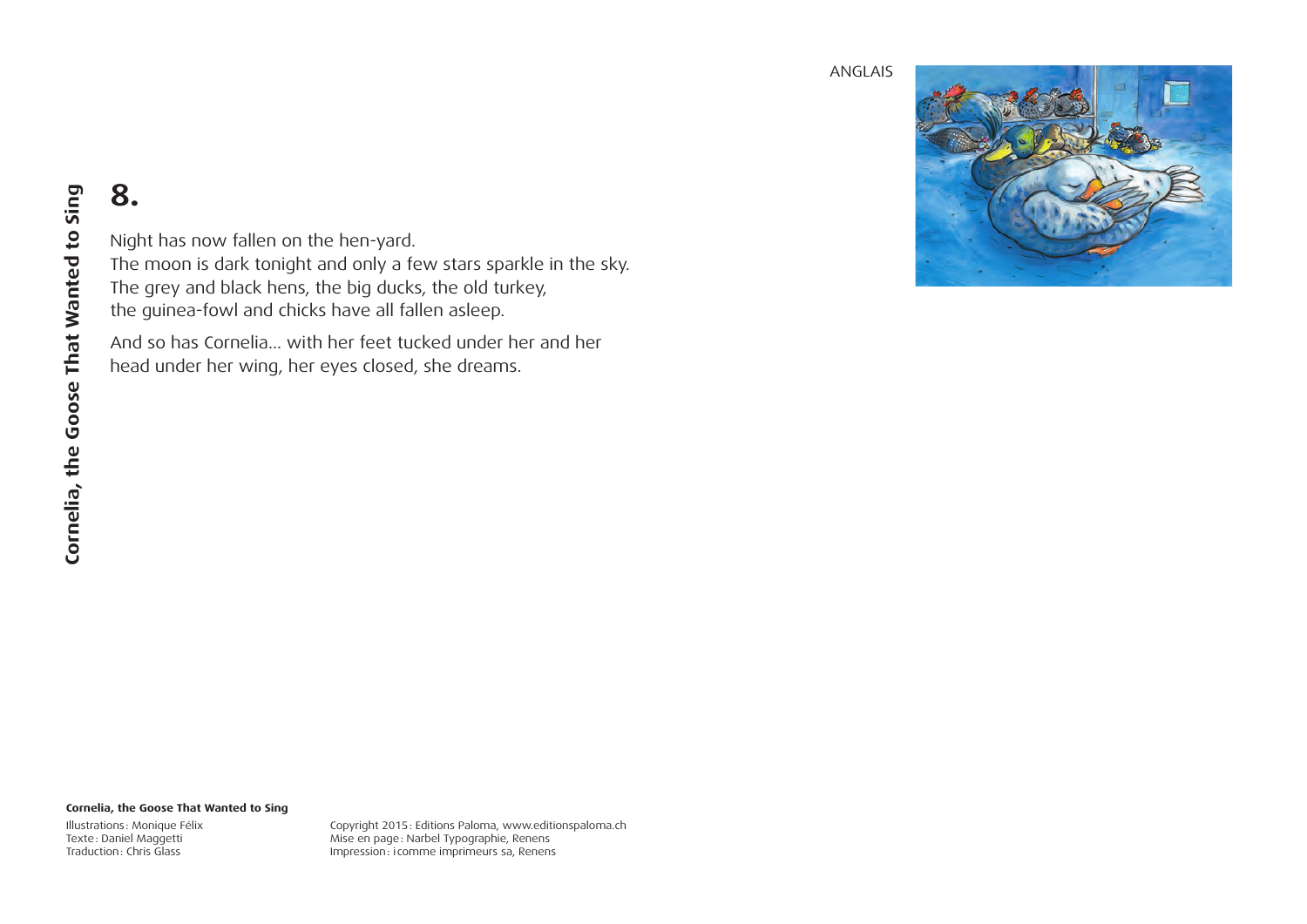

But suddenly, Cornelia wakes up: she can hear a strange noise! Something is rubbing and scratching quietly... it stops, it starts again, and in between she thinks she can hear whispering, coming from none of the sleeping animals.

#### **Cornelia, the Goose That Wanted to Sing**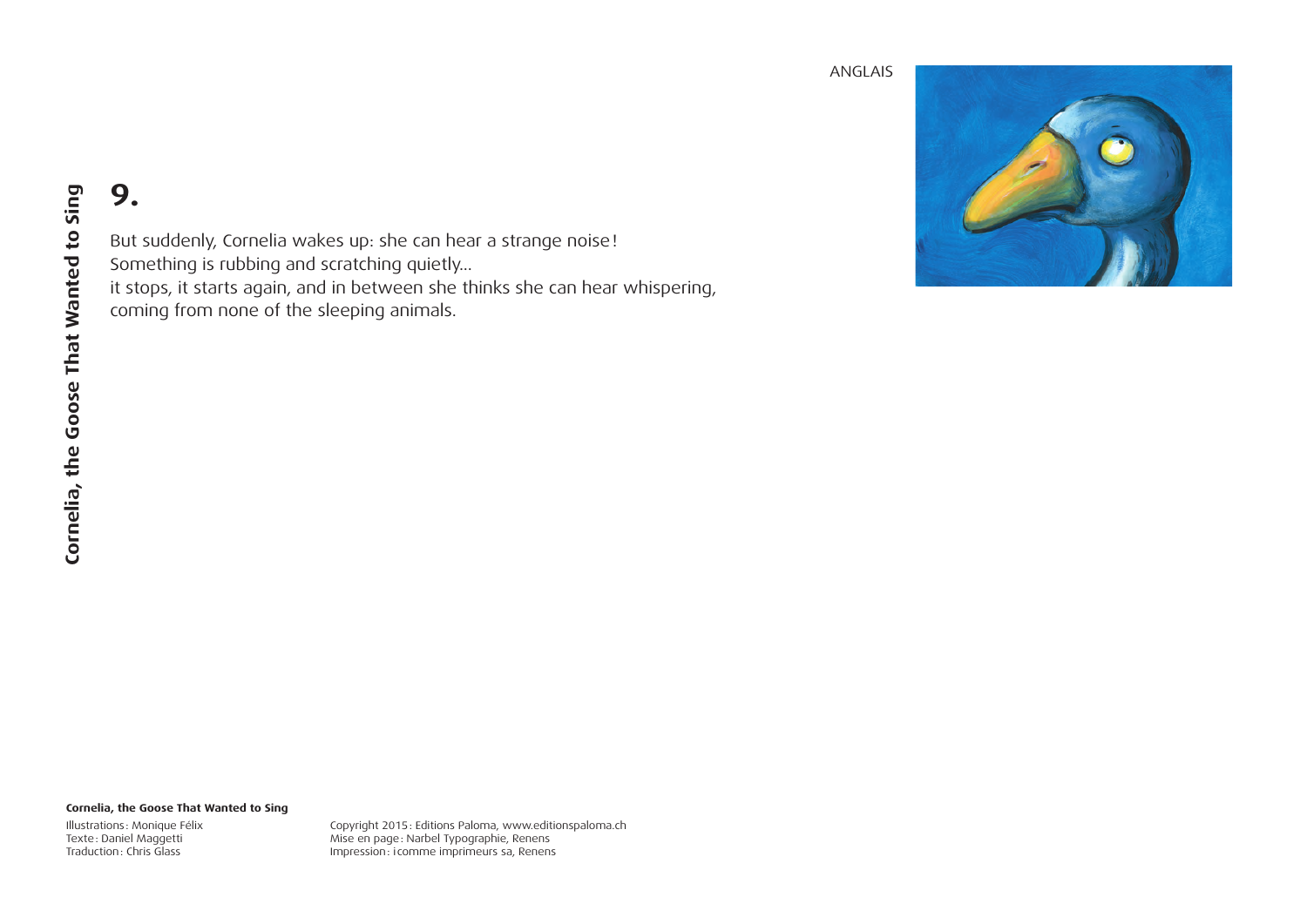

## **10.**

Cornelia is wide awake now.

She looks at the shadows near the door, at the cage where the mother-hens are resting with their chicks: she is certain the noise is coming from there!

Sure enough, in the darkness, Cornelia can see shadows that are just as dark. Slender, flat, strange shapes are moving around the chicks, in quiet agitation which really frightens her.

#### **Cornelia, the Goose That Wanted to Sing**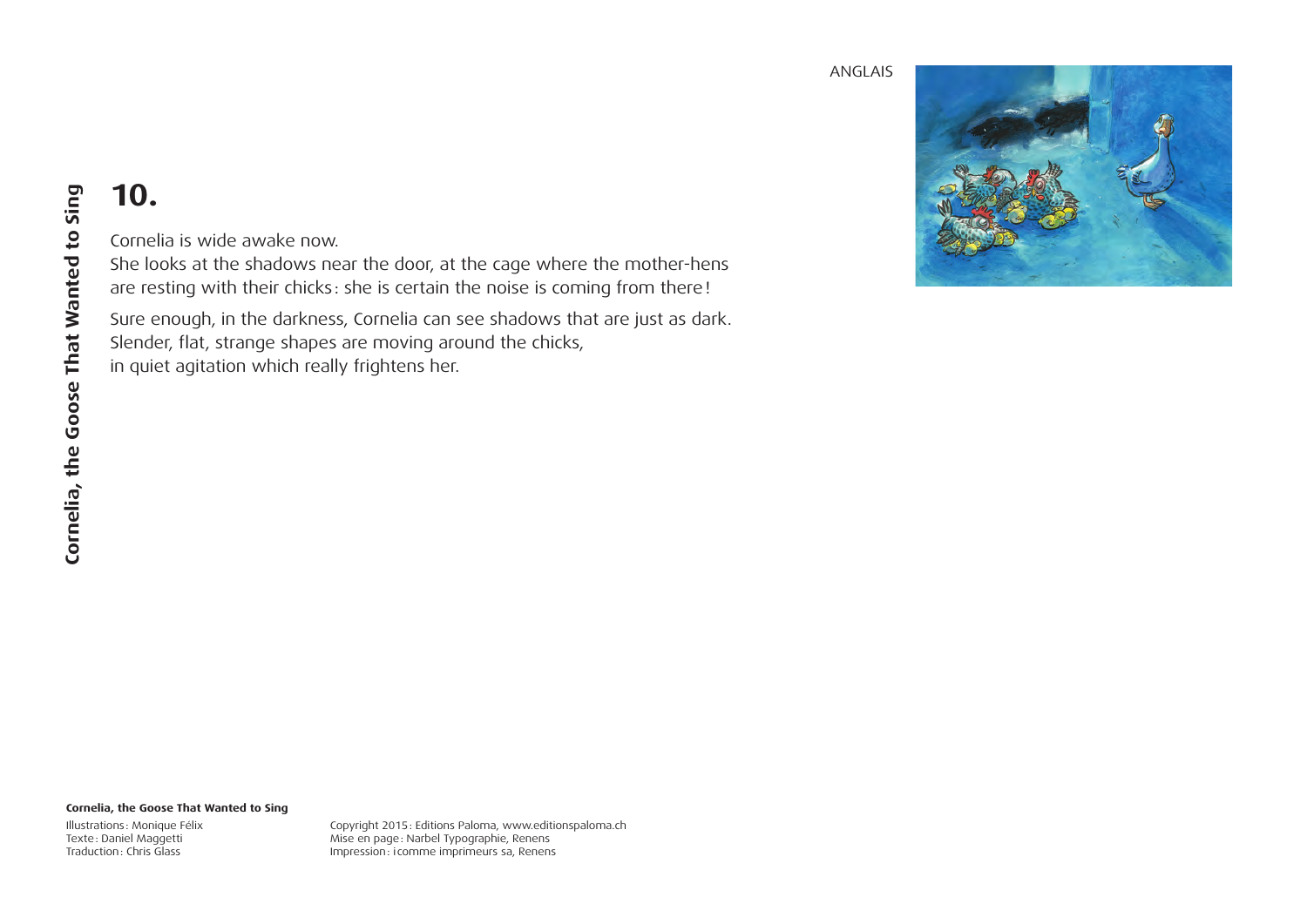

## **11.**

Cornelia doesn't stop to think what she should do but opens her beak as wide as she can and...

Krreuckkk! Kreuckkk! Krreuckkk! Kschschttt! Kschschttt!

#### **Cornelia, the Goose That Wanted to Sing**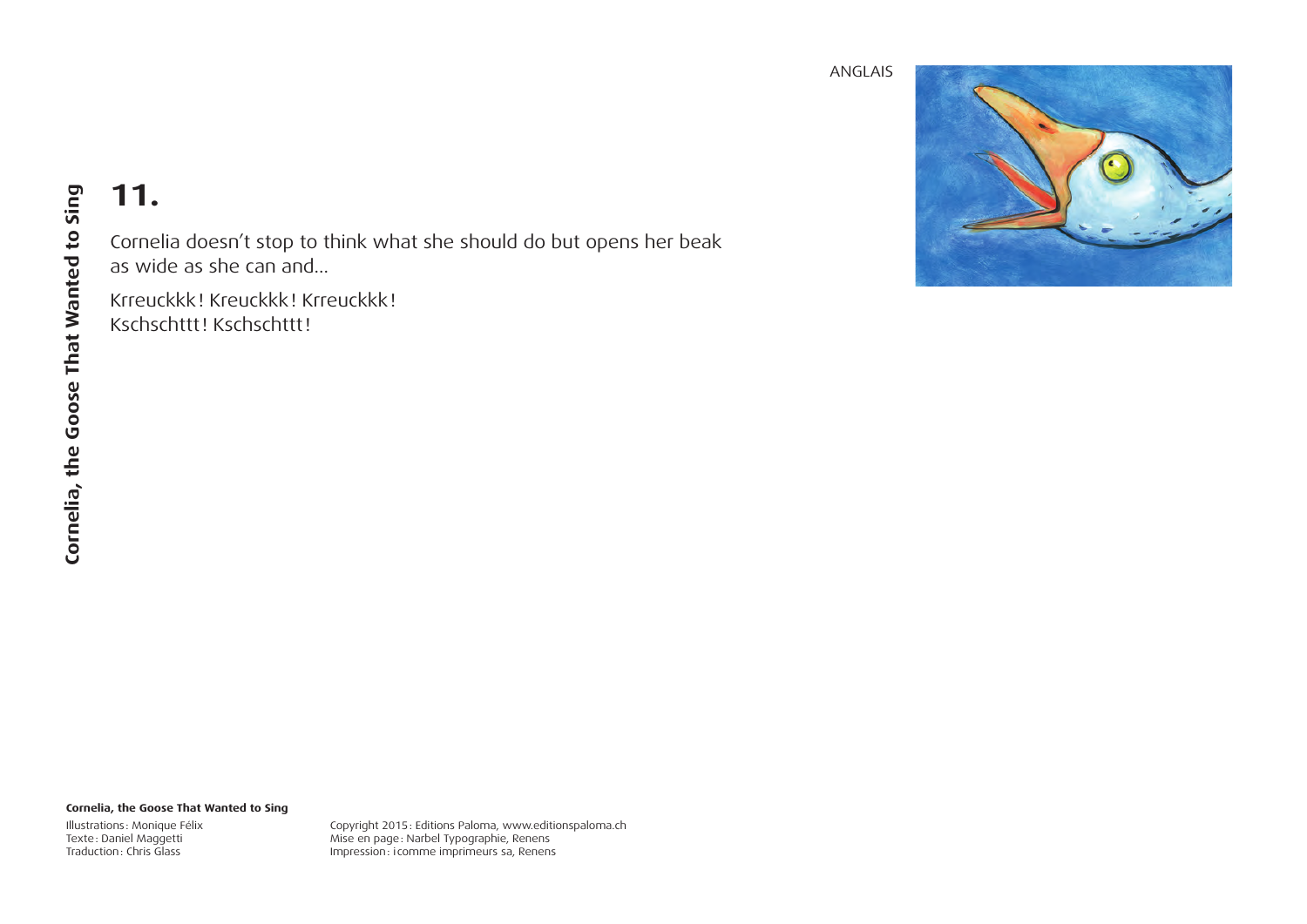

… Makes as much noise as possible! Her strident shrieks tear through the night and the hen-yard wakes up with a ruckus that becomes even more chaotic because of the darkness. Cot cot cot cot! Kschschtttt! Glouglouglouglou! Glouglouglouglou! Bong! Quack quack quack quack! Kschschttt! Cock-a-doodle-doo! Kschschttt!

The intruders, frightened by all the noise, take advantage of the confusion to escape. They even escape from Hannibal, who did not hear them arrive and chases them, barking, in vain.

#### **Cornelia, the Goose That Wanted to Sing**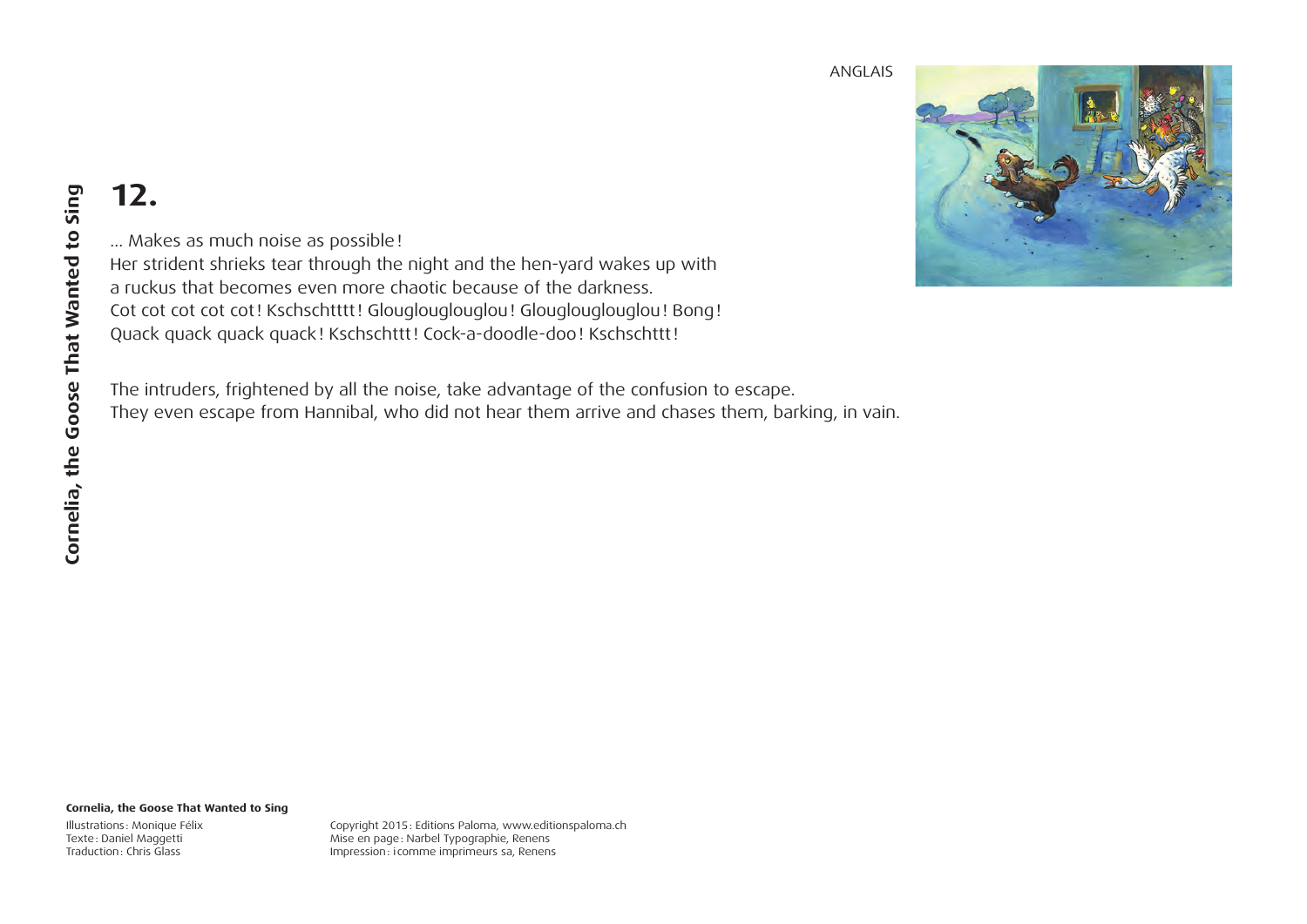

In the dawn light, all the animals from the hen-yard surround Cornelia. "Thank you, Cornelia." "Without you, the chicks would have been stolen!" "Who knows what those vandals might have also done if you hadn't chased them off!" "Thank you, Cornelia!" "Your voice saved our lives!" "Thank you, thank you!"

#### **Cornelia, the Goose That Wanted to Sing**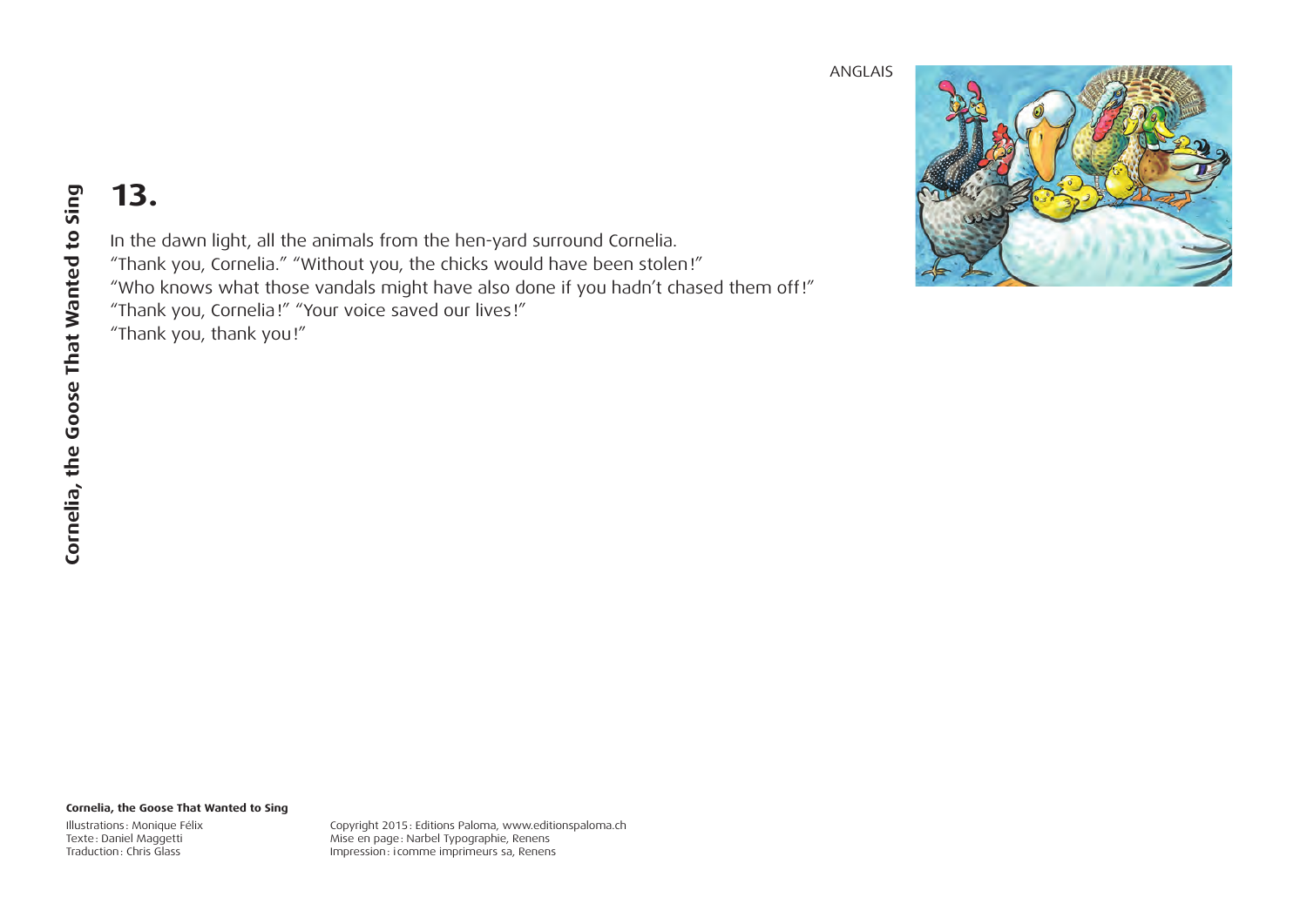

### **14.**

Disturbed by all the noise, the farmer is also awake now. From his window, he can see Hannibal running around and shadows escaping, and he has no idea what is happening.

But he certainly recognises Cornelia's voice! And that is why, after praising Cornelia, he has built a pretty little wooden hut just for her, next to Hannibal's dog-house.

#### **Cornelia, the Goose That Wanted to Sing**